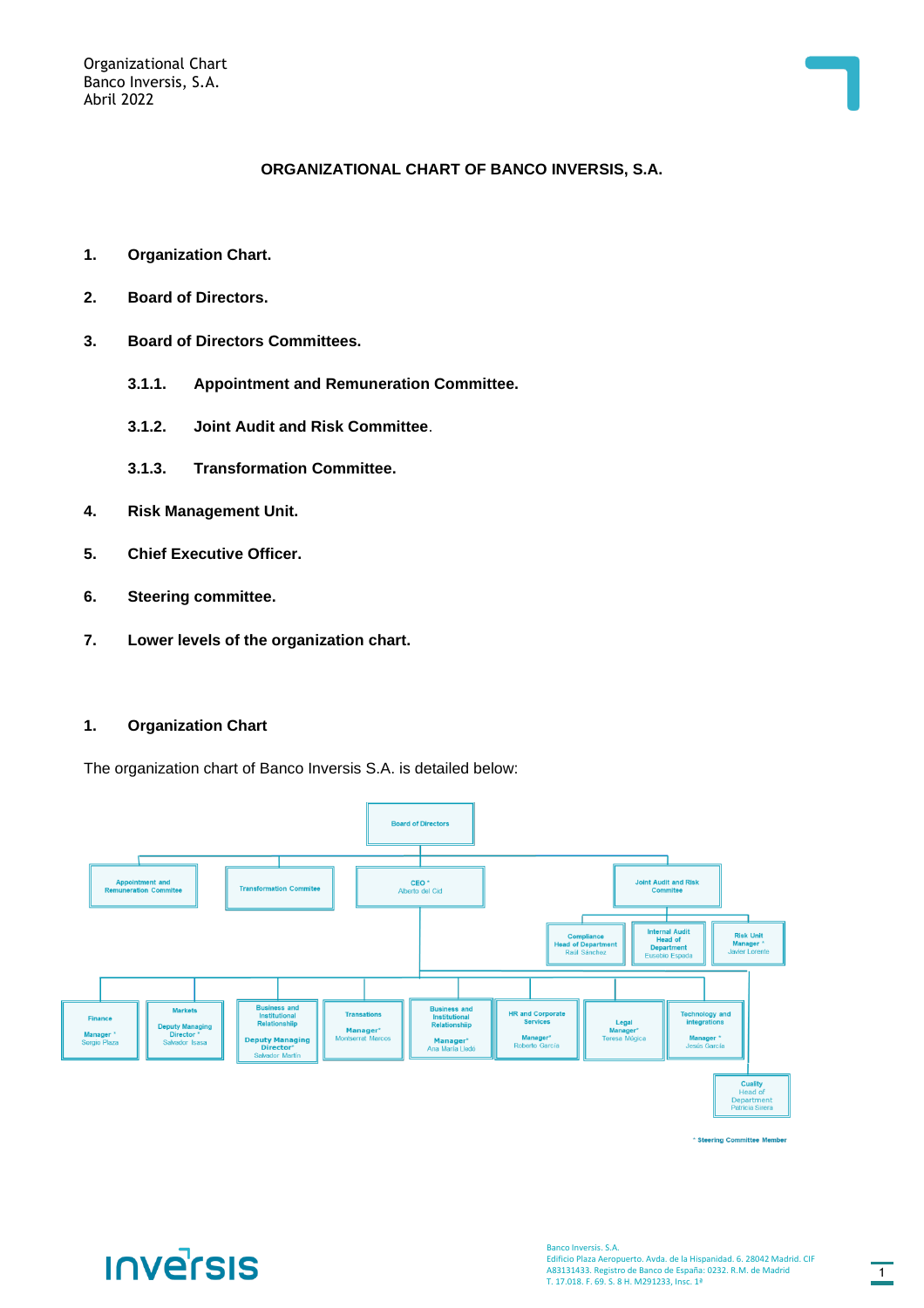## **2. Board of Directors**

The organizational structure of Banco Inversis is headed by the Board of Directors, which is regulated in the bylaws and the Regulations of the Board of Directors.

Its members are as follows:

Chairman:

Mr. Luis Lada Díaz

Directors: Mr. Luis Javier Rodriguez Garcia (independent) Mr. Federico Flórez Gutierrez (independent) Mrs. Eva Mª Fernández Góngora (dominical) Mr. John Siska (independent) Mrs. María Araceli García Cuartango (independent) Mrs. Idoia Maguregui Villalain (independent)

Chief Executive Officer: Mr. Alberto del Cid Picado (executive)

Non executive Secretary: Mrs. Teresa Múgica Murga

Non executive Deputy Secretary: Mr. Sergio Gil Balsalobre

The Board of Directors is responsible for performing the functions described in the Board of Directors Regulations.

## **3. Board of Directors Committees**

At the next level of the organizational structure it situates the Board of Directors Committees, which are the Appointment and Remuneration Committee, the Joint Audit Risk Committee and the Transformation Committee.

The functions of these committees are defined by the respective areas in which its action is developed. Its functions are entrusted to it by current law and by the Board of Directors.

## **3.1.1. Appointment and Remuneration Committee.**

The Appointment and Remuneration Committee consists of the following members:

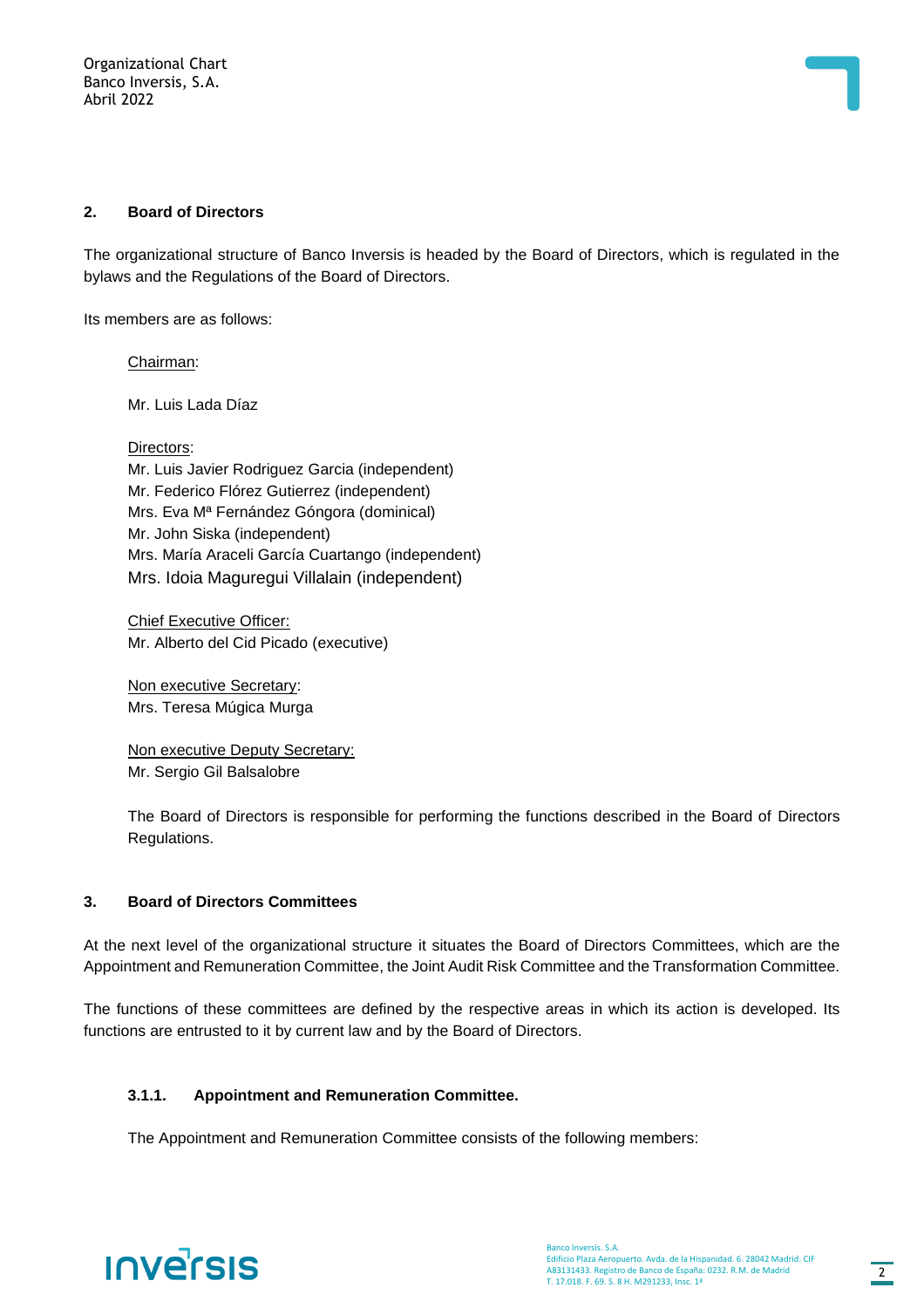#### Chairman:

Mr. Luis Javier Rodriguez Garcia

Members:

Mrs. Eva María Fernández Góngora Mrs. María Araceli Garcia Cuartango Mrs. Idoia Maguregui Villalain

Secretary:

Mrs. Teresa Múgica Murga

Deputy Secretary: Mr. Sergio Gil Balsalobre

The Appointment and Remuneration Committee is responsible for performing the functions described in the Board of Directors Regulations.

The Appointments and Remuneration Committee shall meet as often it is convened by resolution of the Committee itself or by its Chairman, at least four times a year, where any person in the company or outside of the same may attend that is deemed appropriate with the approval of the committee.

# **3.1.2. Joint Audit and Risk Committee**

Chairman:

Mr. Federico Flórez Gutierrez

Members:

Mr. John Siska Mrs. Eva María Fernandez Góngora Mrs. Idoia Maguregui Villalain

Secretary:

Mrs. Teresa Múgica Murga

Deputy Secretary: Mr. Sergio Gil Balsalobre

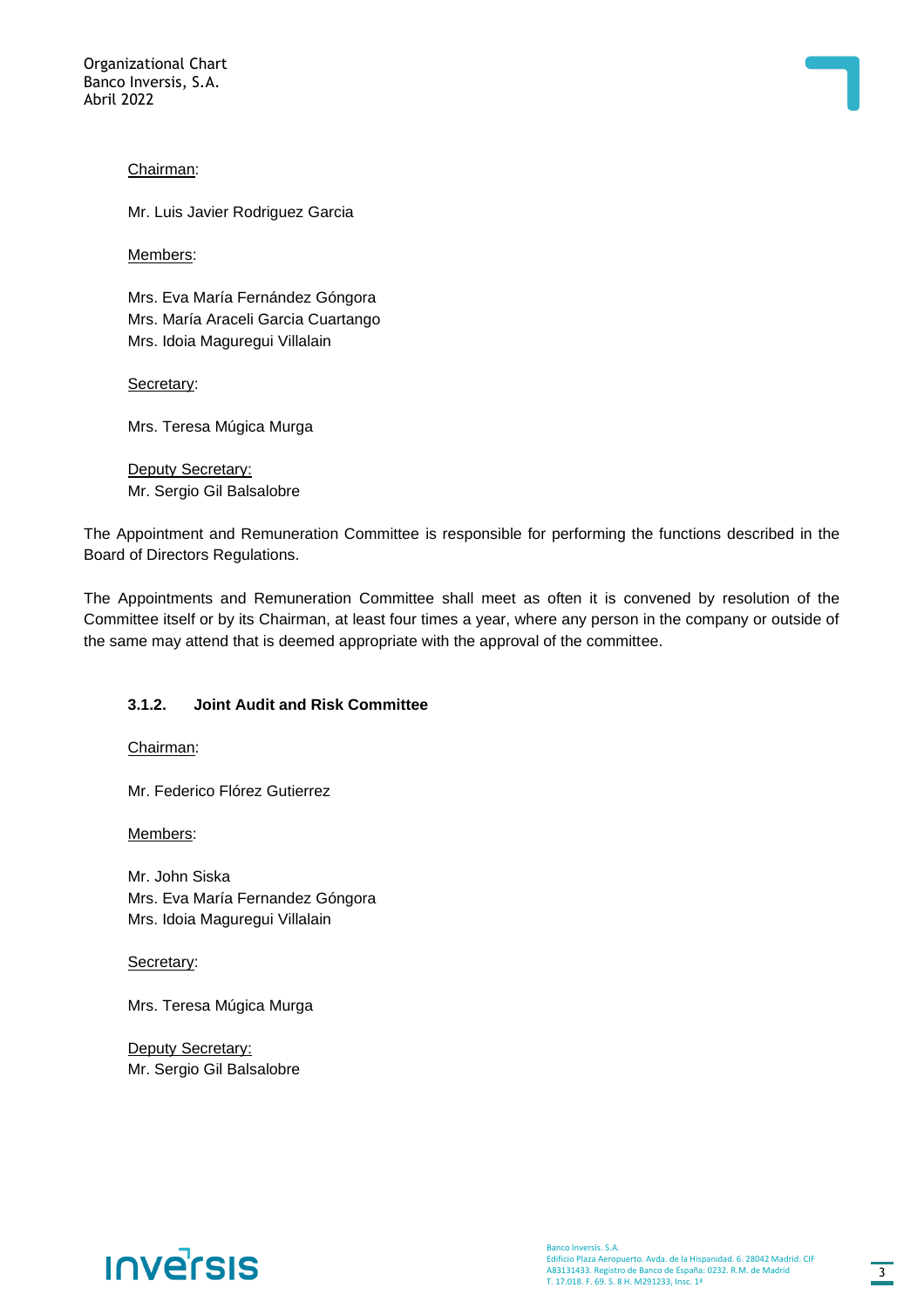

The Joint Audit and Risk Committee is responsible for performing the functions described in the Board of Directors Regulations.

The Joint Audit Committee and Risk will meet as often as called by resolution of the Committee itself or its Chairman and at least four times a year, being obliged to attend its meetings and provide their collaboration and access to information available to, any member of the management team or staff of the Company that is required for this purpose. The Committee may also require the assistance of the External Account Auditor.

## **3.1.3. Transformation Committee**

The Transformation Committee consists of the following members:

Chairman:

Mrs. María Araceli García Cuartango

Members:

Mr. Federico Flórez Gutierrez Mr. Luis Javier Rodríguez García Mr. John Siska

Secretary:

Mrs. Teresa Múgica Murga

Deputy Secretary: Mr. Sergio Gil Balsalobre

The Transformation Committee is responsible for performing the functions described in the Board of Directors Regulations.

The Transformation Committee will meet as often as called by resolution of the Committee itself or its Chairman and at least four times a year, being obliged to attend its meetings and provide their collaboration and access to information available to, any member of the management team or staff of the Company that is required for this purpose.

## **4. Risk Management Unit**

Manager: Mr. Javier Lorente Salmeron.

The Risk Management Unit is responsible for the following functions:

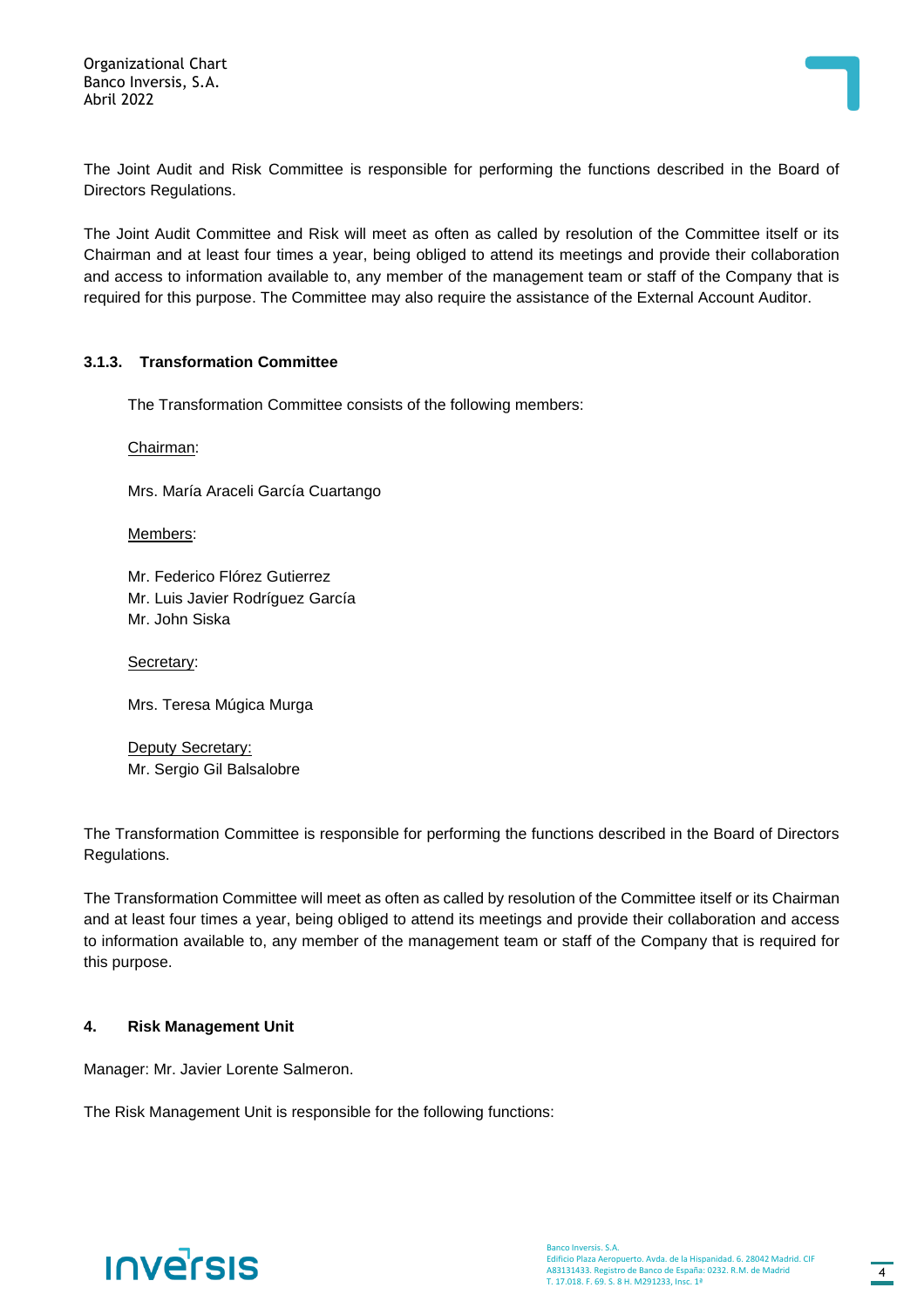

- (a) Identify, quantify and adequately report all material risks.
- (b) Actively participate in the development of the risk strategy of the organization and in all important risk management decisions.
- (c) Present a complete picture of the full range of risks to which the entity is exposed.
- (d) Report directly to the board of directors on specific risk developments that affect or may affect an entity.
- (e) Any other function that it is attributed by the applicable regulations.

# **5. Chief Executive Officer**

The third level of the organizational structure is the Chief Executive Officer.

Chief Executive Officer: Mr. Alberto del Cid Picado

Some departments depend organically on the Chief Executive Officer, whose Managers are members of the Steering Committee and that are as follows:

- (a) Technology Department
- (b) Business and Institutional Relationships Department
- (c) International and Corporate Development Department
- (d) Capital Markets Department
- (e) Legal Department
- (f) Finance Department
- (g) Transactions Department
- (h) Human Resources and Corporate Services Department

Innovation and Quality Departments also directly depends on the Chief Executive Officer.

Organically the subsidiary Inversis Gestión, S.A.U., SGIIC depends on the Chief Executive Officer.

## **6. Steering committee.**

The Steering Committee is composed by the Chief Executive Officer and the Managers of the Departments listed below. Their appointment corresponds to the Board of Directors, after assessing their suitability by the Appointment and Remuneration Committee.